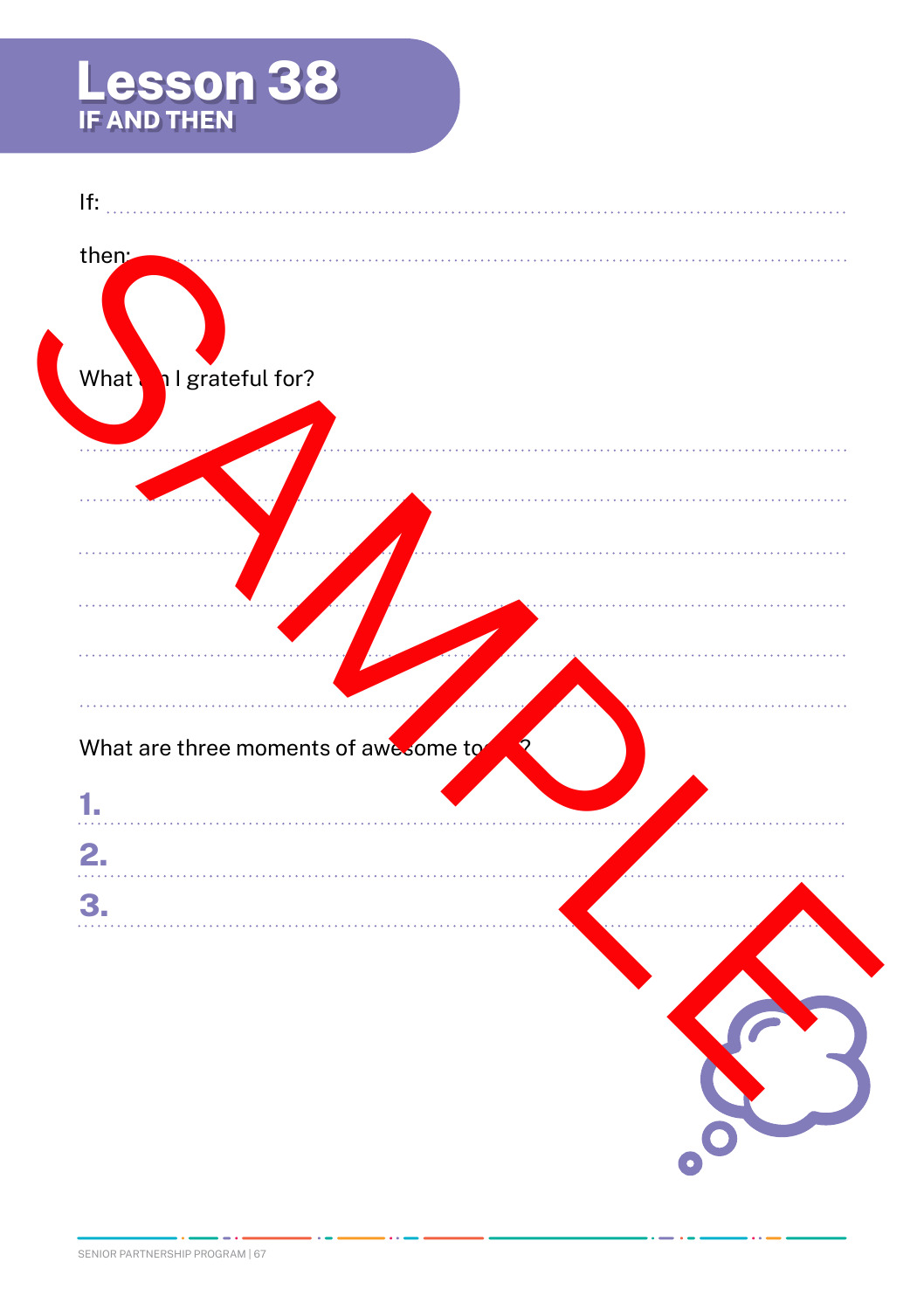

Make a list of some apps that are 'helpful' or 'not helpful' to your wellness:



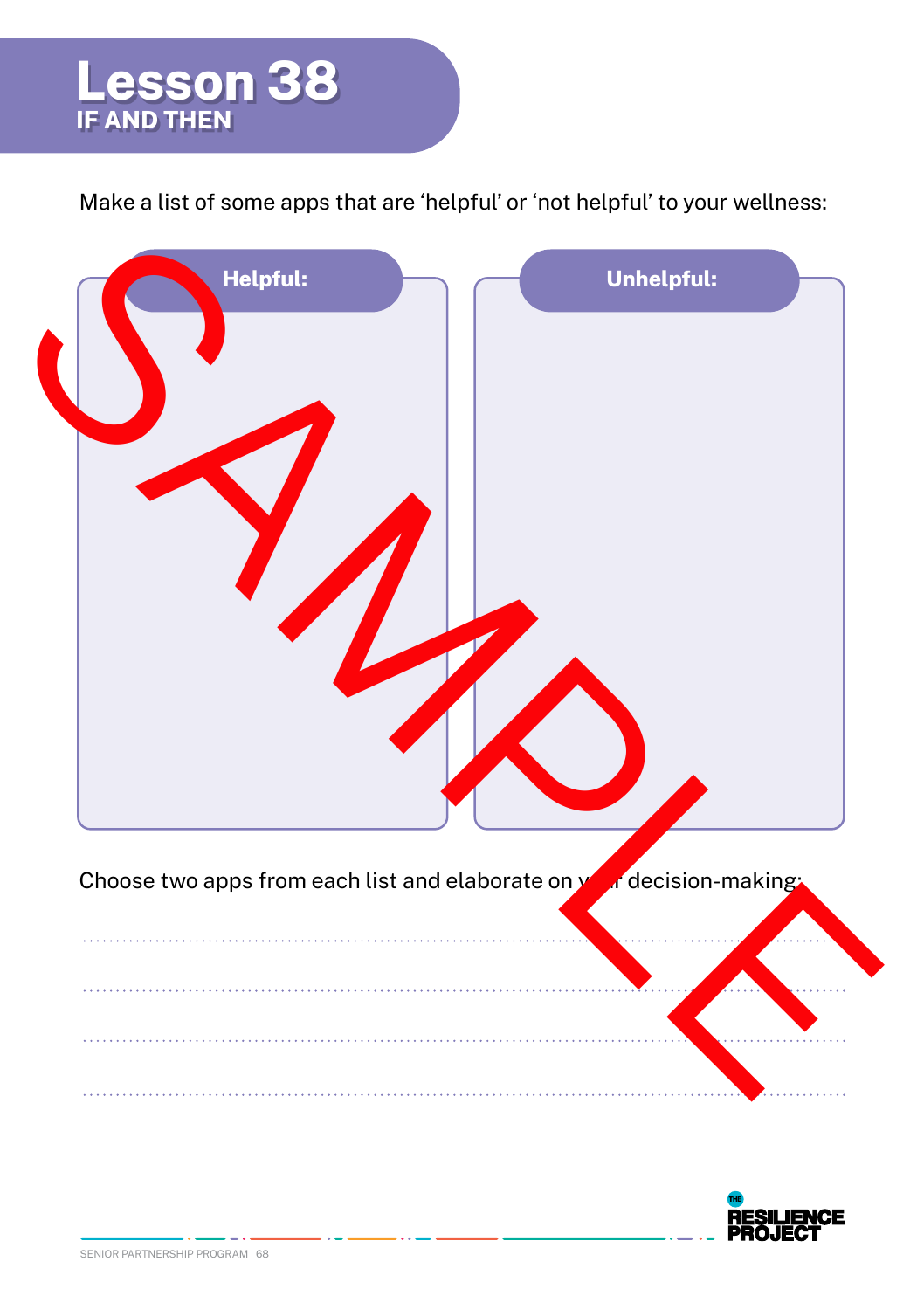## **Lesson 39 MINDFULNESS**

## **Flow channel**

Flow is the state of optimal experience, a rewarding balance of our skills and the challenges before us. It's the enjoyable feeling of being deeply engaged in the moment; and it's during moments of flow that our best work is produced, our greatest ideas expressed and our most admirable achievements accomplished.

 $\sqrt{s}$ , flow is a good thing. But finding and maintaining flow is tricky. That's where the 'Flow Channel' comes in.